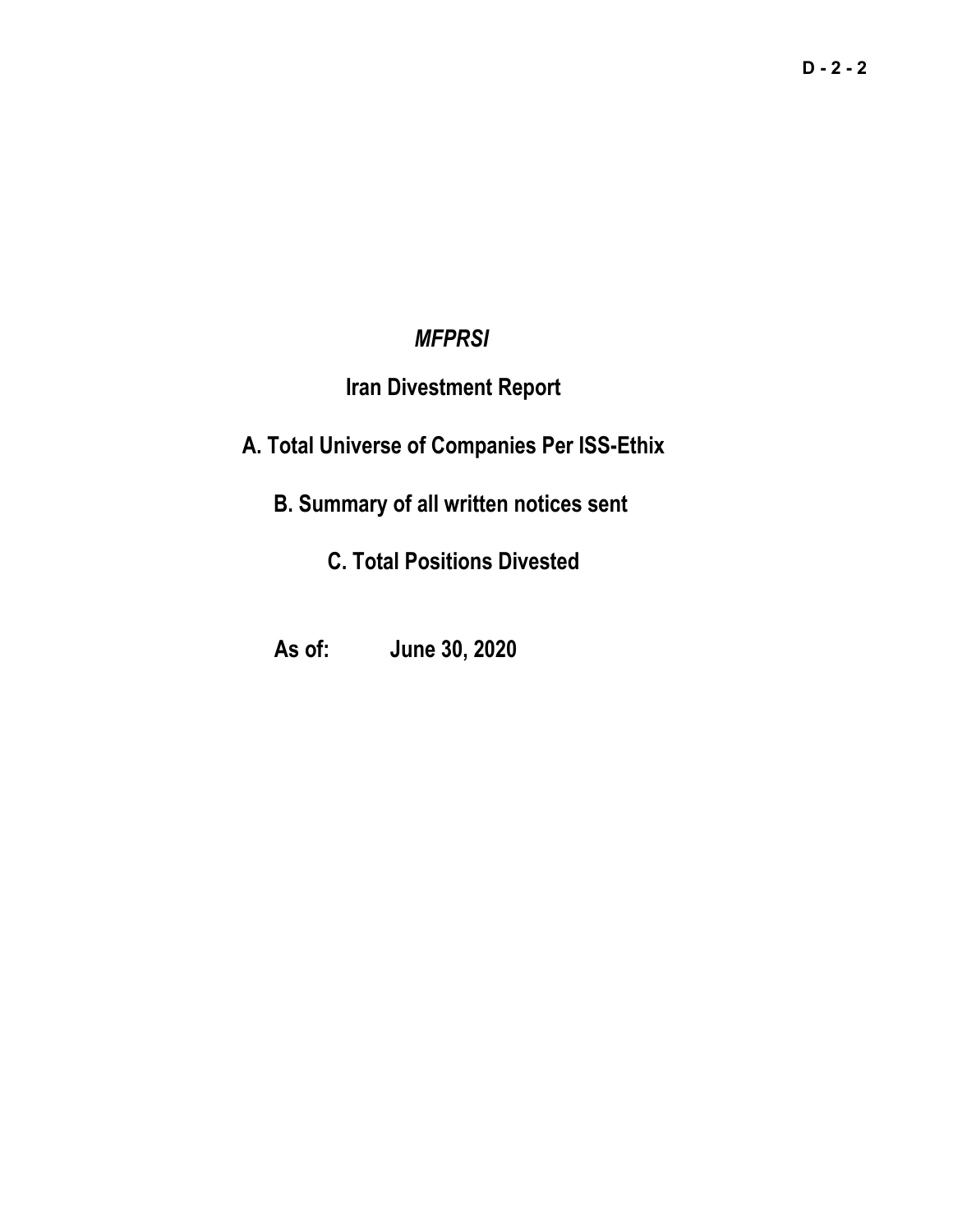# **A. Total Universe of Companies Per ISS Ethix**

|          |                                                                    | <b>Scrutinized Active/Scrutinized Plan of Substantial</b> |
|----------|--------------------------------------------------------------------|-----------------------------------------------------------|
|          | <b>COMPANY</b>                                                     | Action                                                    |
| 1        | Aban Offshore Ltd.                                                 | <b>Scrutinized Active</b>                                 |
| 2        | <b>ABO Wind AG</b>                                                 | <b>Scrutinized Active</b>                                 |
| 3        | <b>AF Poyry AB</b>                                                 | <b>Scrutinized Active</b>                                 |
| 4        | <b>Arabian Pipes Co</b>                                            | <b>Scrutinized Active</b>                                 |
| 5        | <b>Bilfinger SE</b>                                                | <b>Scrutinized Active</b>                                 |
| 6        | <b>Capital Product Partners LP</b>                                 | <b>Scrutinized Active</b>                                 |
| 7        | Chadormalu Mineral & Ind. Co.                                      | <b>Scrutinized Active</b>                                 |
| 8        | China Camc Engineering Co. Ltd                                     | <b>Scrutinized Active</b>                                 |
| 9        | China Nonferrous Metal Industry's Foreign Eng. And Const. Co. Ltd. | <b>Scrutinized Active</b>                                 |
| 10       | <b>China Oilfield Services</b>                                     | <b>Scrutinized Active</b>                                 |
| 11       | China Railway Group Ltd                                            | <b>Scrutinized Active</b>                                 |
| 12       | Danieli & C - Officine Meccaniche Spa                              | <b>Scrutinized Active</b>                                 |
| 13       | F.L.Smidth & Co. AS                                                | <b>Scrutinized Active</b>                                 |
| 14       | <b>Gazprom OAO</b>                                                 | <b>Scrutinized Active</b>                                 |
| 15       | Gruppo Waste Italia SpA                                            | <b>Scrutinized Active</b>                                 |
| 16       | <b>Hyundai Corporation</b>                                         | <b>Scrutinized Active</b>                                 |
| 17       | <b>Hyundai Engineering &amp; Construction</b>                      | <b>Scrutinized Active</b>                                 |
| 18       | Hyundai Mobis                                                      | <b>Scrutinized Active</b>                                 |
| 19       | Hyundai Motor                                                      | <b>Scrutinized Active</b>                                 |
| 20       | <b>Inpex Corporation</b>                                           | <b>Scrutinized Active</b>                                 |
| 21       | Japan Drilling Co., Ltd.                                           | <b>Scrutinized Active</b>                                 |
| 22       | Japan Petroleum Exploration Co., Ltd.                              | <b>Scrutinized Active</b>                                 |
| 23       | Kangwon Co., Ltd.                                                  | <b>Scrutinized Active</b>                                 |
| 24       | <b>Korea Electric Power</b>                                        | <b>Scrutinized Active</b>                                 |
| 25       | <b>Korea Gas Corporation</b>                                       | <b>Scrutinized Active</b>                                 |
| 26       | Man SE                                                             | <b>Scrutinized Active</b>                                 |
| 27       | <b>Mitsubishi Materials Corporation</b>                            | <b>Scrutinized Active</b>                                 |
| 28       | <b>Motor Sich</b>                                                  | <b>Scrutinized Active</b>                                 |
| 29       | <b>Norinco Intl Cooperation Ltd</b>                                | <b>Scrutinized Active</b>                                 |
| 30       | Oil & Natural Gas Corporation Ltd.                                 | Scrutinized Active                                        |
| 31       | <b>Oil India Ltd</b>                                               | <b>Scrutinized Active</b>                                 |
| 32       | <b>PJSC Tatneft</b>                                                | <b>Scrutinized Active</b>                                 |
| 33       | Porsche Automobil Holding SE                                       | <b>Scrutinized Active</b>                                 |
| 34       | Posco                                                              | <b>Scrutinized Active</b>                                 |
| 35       | Posco Daewoo Corp                                                  | <b>Scrutinized Active</b>                                 |
| 36       | <b>Power Construction Corporation of China, Ltd.</b>               | Scrutinized Active                                        |
| 37       | Shipping Corporation of India Ltd.                                 | <b>Scrutinized Active</b>                                 |
| 38       | Siemens AG                                                         | <b>Scrutinized Active</b>                                 |
| 39       | Sinopec Engineering (Group) Co Ltd                                 | <b>Scrutinized Active</b>                                 |
| 40       | Sk Holdings Co. Ltd                                                | <b>Scrutinized Active</b>                                 |
| 41<br>42 | <b>United Aircraft Corporation</b><br>Volkswagen AG                | <b>Scrutinized Active</b><br><b>Scrutinized Active</b>    |
| 43       | Zio Podolsk Machinery Plant                                        | <b>Scrutinized Active</b>                                 |
|          |                                                                    |                                                           |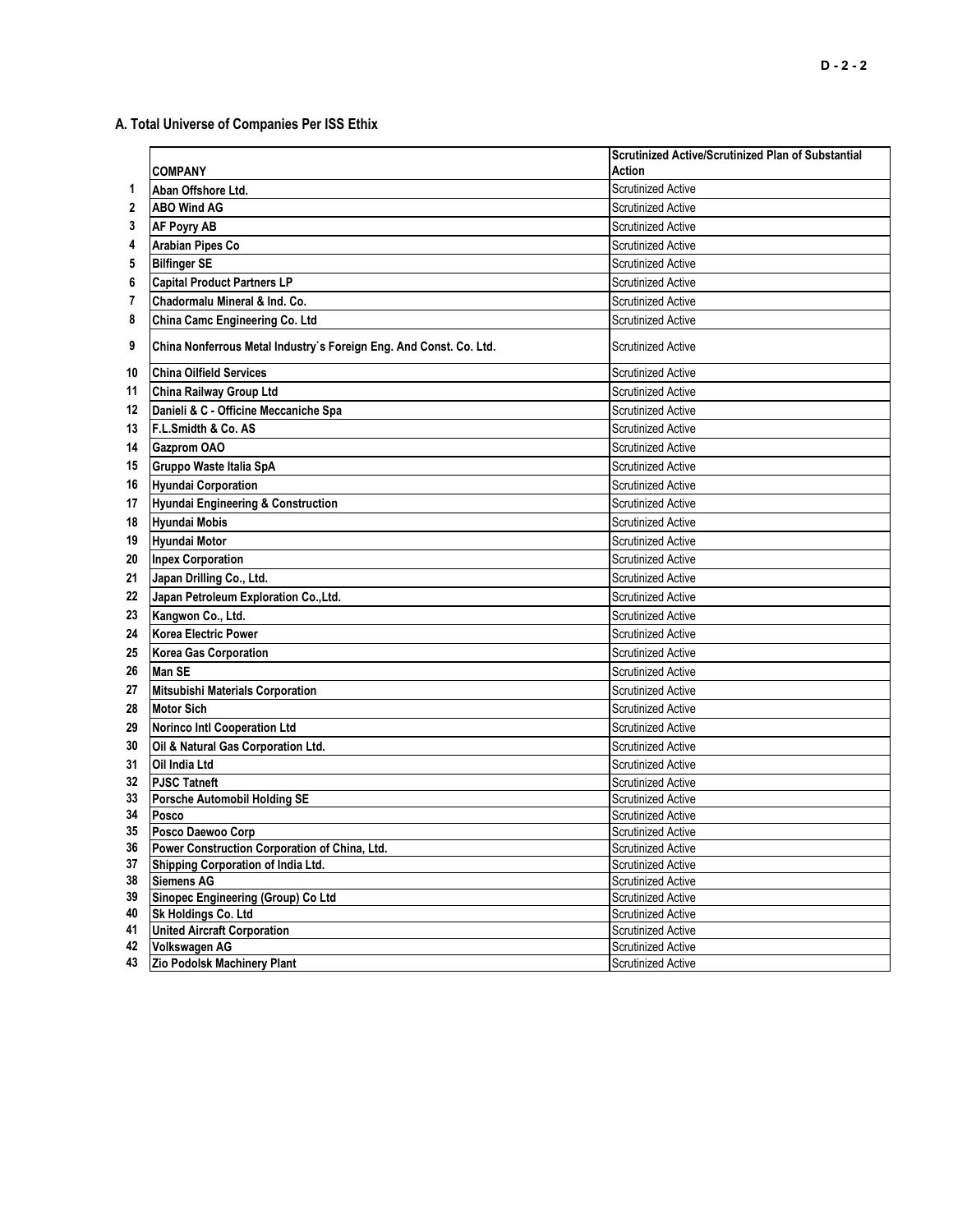## **B. Summary of all written notices**

### **B. Summary of all written notices**

### **August 1st, 2019**

MFPRSI mailed out letters to all firms below with the quarterly "scrutinized companies" list from the IW Financial with response date of August 31, 2019.

Firms: State Street DFA Baillie Gifford Mondrian BlackRock JP Morgan GMO Intech Dodge & Cox Schroders

### **August 30th, 2019**

All firms responded to letter with any holdings of securities on "scrutinized companies" list.

## **September 18th, 2019**

MFPRSI mailed letters to the following companies that were held indirectly in the portfolio informing them of possible divestment from the company and to respond within 90 days of the date of letter with any other information they were able to provide.

Following up annually with companies that remain on the list

Companies: China Oilfield Services Chiyoda Corporation Danieli & C - Officine Meccaniche Spa DNO ASA F.L. Smidth & Co. AS Gazprom Hyundai Engineering & Contruction Hyundai Mobis Hyundai Motor Inpex Corp. Japan Petroleum Exploration Co.,Ltd. Korea Electric Power Korea Gas Corporation Maire Tecnimont Spa Mitsubishi Materials Oil & Natural Gas Corp Ltd Porsche Automobil Holding SE Posco Daewoo Corp Royal Dutch Shell Plc volkswagen ag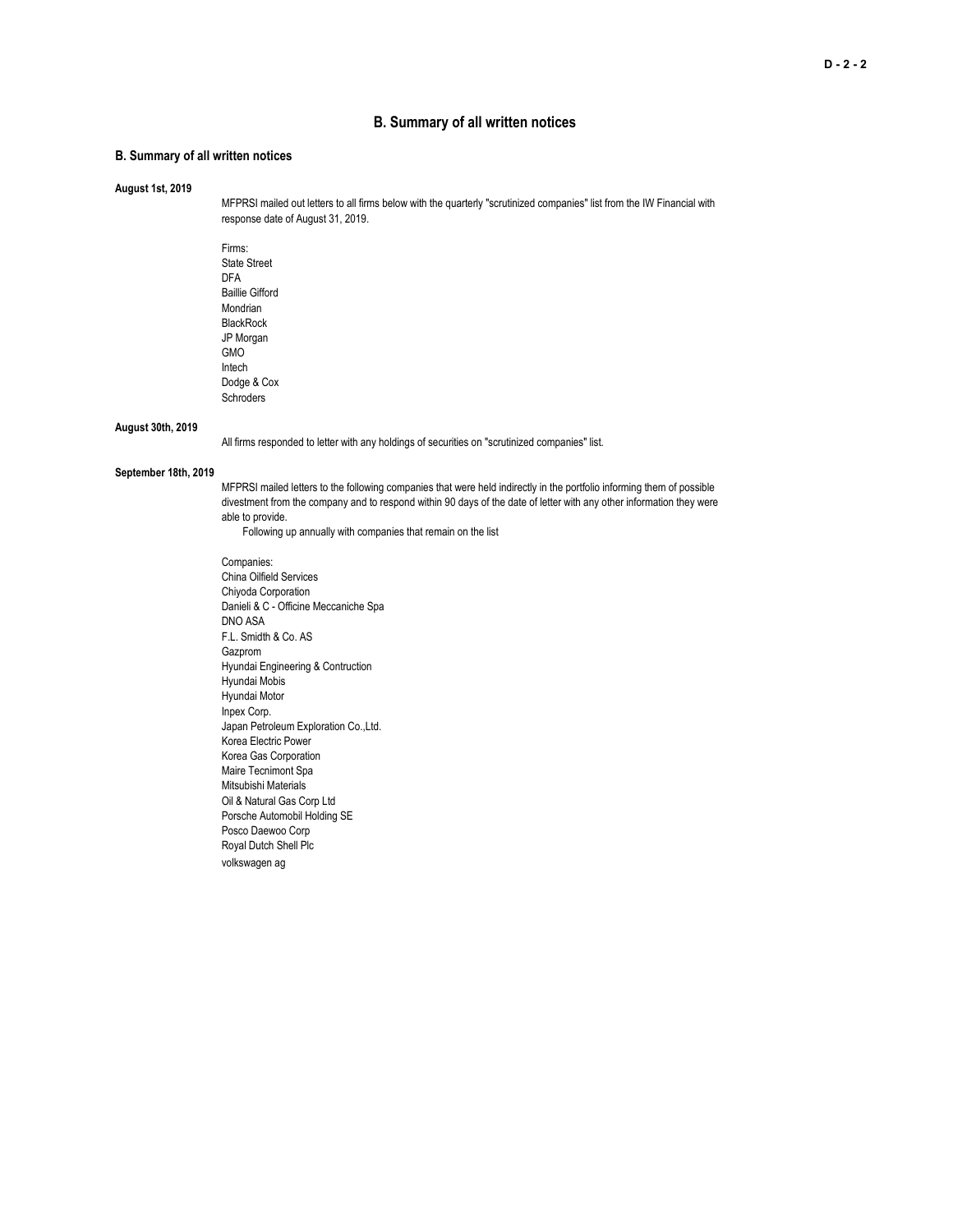## **B. Summary of all written notices**

#### **September 19th, 2019**

MFPRSI mailed out letters to following firms who hold Indirect securities informing them to consider divestment from the companies held.

Firms: **BlackRock** JP Morgan SSgA

#### **November 6th, 2019**

MFPRSI mailed out letters to all firms below with the quarterly "scrutinized companies" list from the IW Financial with response date of November 30, 2019.

Firms: State Street DFA Baillie Gifford Mondrian **BlackRock** JP Morgan GMO Intech Dodge & Cox Schroders

#### **December 18th, 2019**

All firms responded to letter with any holdings of securities on "scrutinized companies" list.

#### **December 19th, 2019**

MFPRSI mailed out letters to following firms who hold Indirect securities informing them to consider divestment from the companies held.

Firms: BlackRock JP Morgan SSgA

## **December 20th, 2019**

MFPRSI mailed letters to the following companies that were held indirectly in the portfolio informing them of possible divestment from the company and to respond within 90 days of the date of letter with any other information they were able to provide.

Following up annually with companies that remain on the list

Companies: AF Poyry AB China Railway Group Ltd.

### **February 11th, 2020**

MFPRSI mailed out letters to all firms below with the quarterly "scrutinized companies" list from the IW Financial with response date of February 28, 2020.

Firms: State Street DFA Baillie Gifford Mondrian BlackRock JP Morgan GMO Intech Dodge & Cox Schroders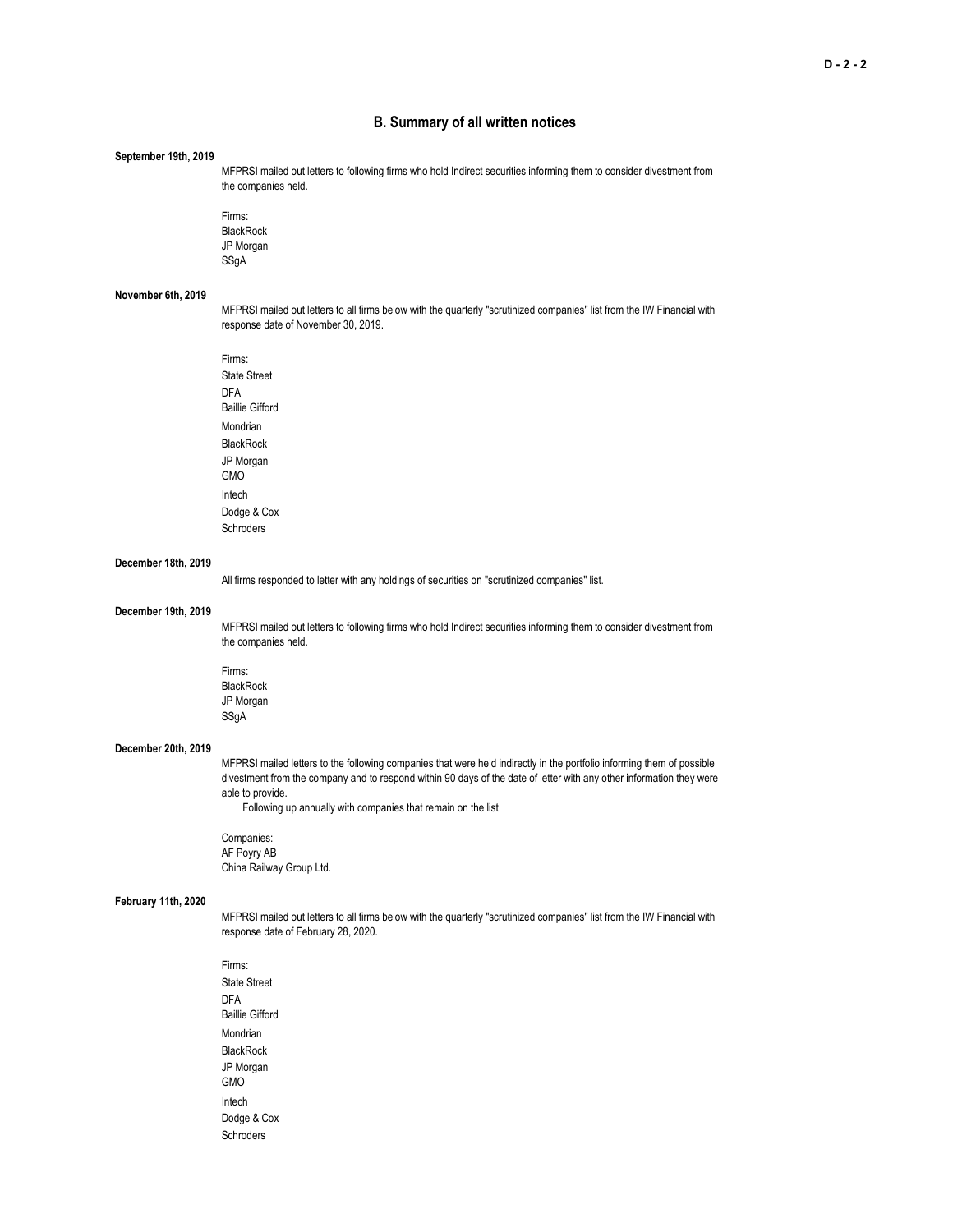# **B. Summary of all written notices**

| March 30th, 2020 |                                                                                                                                                           |  |
|------------------|-----------------------------------------------------------------------------------------------------------------------------------------------------------|--|
|                  | All firms responded to letter with any holdings of securities on "scrutinized companies" list.                                                            |  |
| May 15th, 2020   |                                                                                                                                                           |  |
|                  | MFPRSI mailed out letters to all firms below with the quarterly "scrutinized companies" list from the IW Financial with<br>response date of May 31, 2020. |  |
|                  | Firms:                                                                                                                                                    |  |
|                  | <b>State Street</b>                                                                                                                                       |  |
|                  | <b>DFA</b><br><b>Baillie Gifford</b>                                                                                                                      |  |
|                  | Mondrian                                                                                                                                                  |  |
|                  |                                                                                                                                                           |  |
|                  | JP Morgan<br><b>GMO</b>                                                                                                                                   |  |
|                  | Intech                                                                                                                                                    |  |
|                  | Dodge & Cox                                                                                                                                               |  |
|                  | Schroders                                                                                                                                                 |  |
|                  | <b>BlackRock</b>                                                                                                                                          |  |
| June 18th, 2020  |                                                                                                                                                           |  |
|                  | All firms responded to letter with any holdings of securities on "scrutinized companies" list.                                                            |  |
| June 18th, 2020  |                                                                                                                                                           |  |
|                  | MFPRSI mailed out letters to following firms who hold Indirect securities informing them to consider divestment from<br>the companies held.               |  |
|                  | Firms:<br><b>BlackRock</b><br>Schroders                                                                                                                   |  |